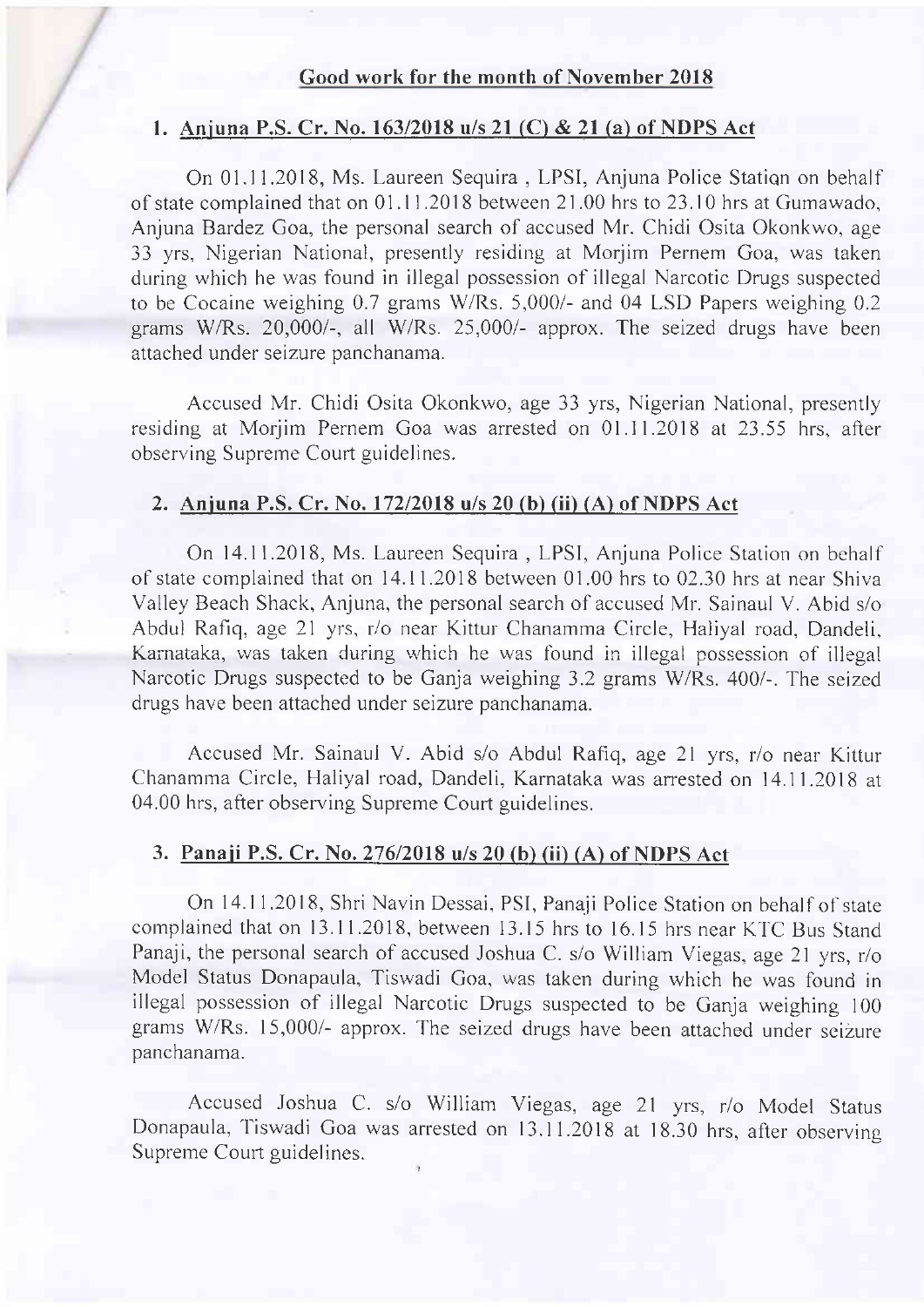# 4. Panaji P.S. Cr. No. 275/2018 u/s 20 (b) (ii) (A) of NDPS Act

On 13.11.2018, Shri Kishor Ramanan, PSl, Panaji Police Station on behalf of state complained that on 13.11.2018 between 12.45 hrs to 15.30 hrs near Caculo Junction, St. Inez, Panaji, the personal search of accused Ramvilas s/o Chotan Shah, age 32 yrs r/o c/o Estonia Almeida, near Dukle heaven, Taleigao Tiswadi Goa n/o Abasbod, Khagariya Bihar, was taken during which he was found in illegal possession of illegal Narcotic Drugs suspected to be Ganja weighing 80 grams W/Rs. 10,000/- approx. The seized drugs have been attached under seizure panchanama.

Accused Ramvilas s/o Chotan Shah, age 32 yrs r/o c/o Estonia Almeida, near Dukle heaven, Taleigao Tiswadi Goa n/o Abasbod, Khagariya Bihar was arrested on 13.11.2018 at 17.00 hrs, after observing Supreme Court guidelines.

# 5. Calangute P.S. Cr. No. 219/2018 u/s 20 (b) (ii) (A) of NDPS Act

On 15.11.2018, Miss. Pramila Fernandes, LPSI, Calangute Police Station on behalf of state complained that on 14.11.2018 between 21.30 hrs to 23.30 hrs ncar Bandodkar Statue, Calangute Bardez Goa, the personal search of accused Momchar s/o Moksudul Mondal, age 20 yrs r/o Behind Shivam Hotel, Naikawado, Calangute Bardez Goa n/o West Bengal, was taken during which he was found in illegal possession of illegal Narcotic Drugs suspected to be Ganja weighing 100 grams W/Rs. 28,000/- approx. The seized drugs have been attached under seizure panchanama.

Accused Momchar s/o Moksudul Mondal, age 20 yrs r/o Behind Shivam Hotel, Naikawado, Calangute Bardez Goa n/o West Bengal was arrested on 15.11.2018 at 01.00 hrs, after observing Supreme Court guidelines.

#### 6. Calaneute P.S. Cr. No. 21712018 u/s 20 (b) (ii) (A) of NDPS Act

On 13.11.2018, Miss. Sapna Gawas, LPSI, Calangute Police Station on behall' of state cornplained that on 13.11.2018 between 21.30 hrs to 22.55 hrs at backside entrance of Calangute market, Naikawado, Calangute Bardez Goa, the personal search of accused Saddam Hussain Molla s/o Mohabul Mondal, age 26 yrs c/o Shankar, behind Mathew Braganza Hospital, Naikawado, Calangute Bardez Goa n/o West Bengal, was taken during which he was found in illegal possession of illegal Narcotic Drugs suspected to be Ganja weighing 24.24 grams W/Rs. 2,424/- approx. The seized drugs have been attached under seizure panchanama.

Accused Saddam Hussain Molla s/o Mohabul Mondal, age 26 yrs c/o Shankar, behind Mathew Braganza Hospital, Naikawado, Calangute Bardez Goa n/o West Bengal was arrested on 13.11.2018 at 23.55 hrs, after observing Supreme Court guidelines.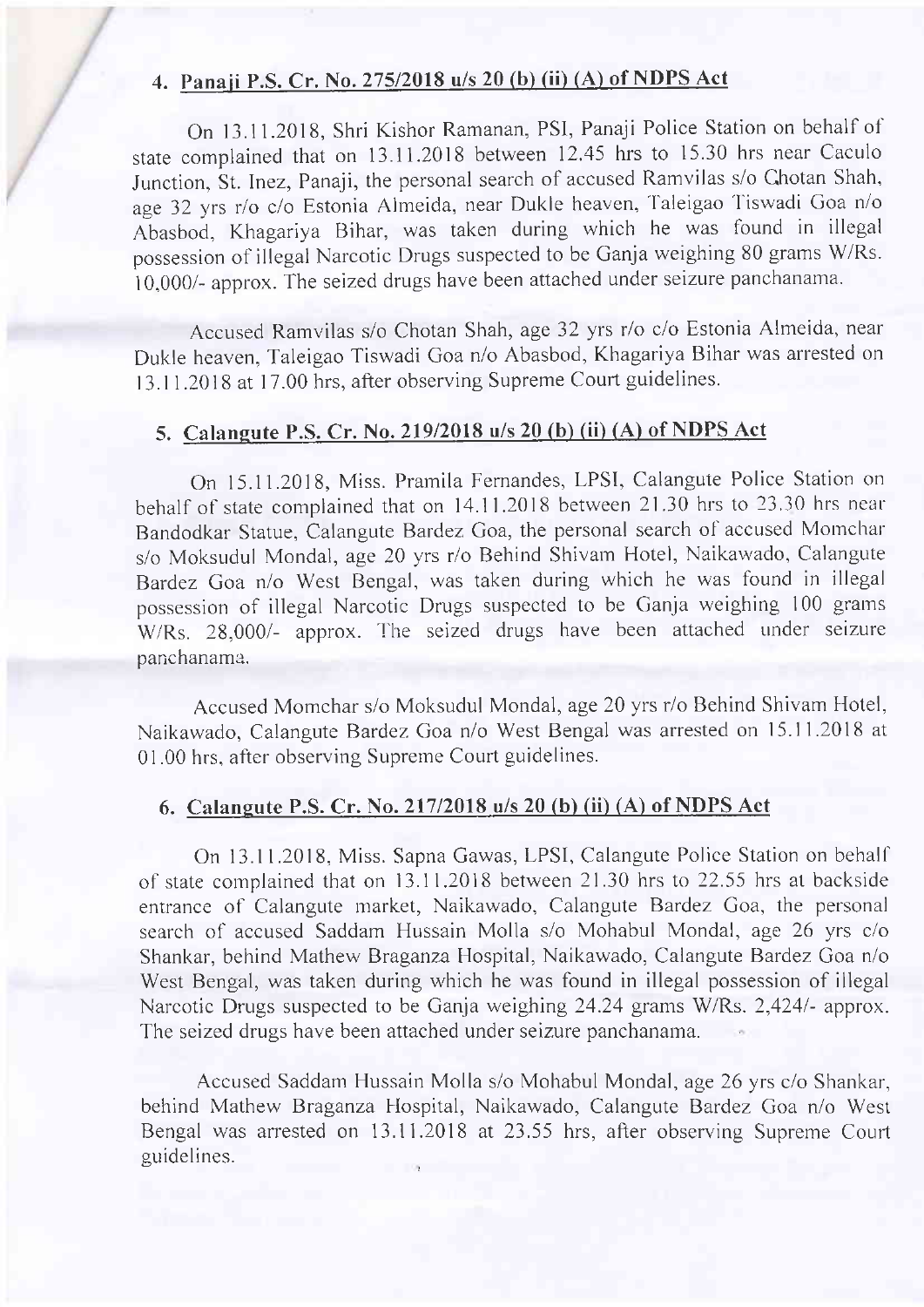# 7. Calangute P.S. Cr. No. 221/2018 u/s 20 (b) (ii) (A), 20 (b) (ii) (B), 21 (a), 22 (b). 22 (c) of NDPS Act

On 18.11.2018, Shri. Jatin Potdar, PSI, Calangute Police Station on behalf of state complained that on 18.11.2018 between 12.00 hrs to 15.15 hrs at Internal Road, near Palmarina Hotel, Porbavaddo, Calangute Bardez Goa, the personal search of accused Mr. Frank Na thaniel, age 32 yrs, r/o Calangute, N/o. Nigeria, Nigerian National, was taken during which he was found in illegal possession of illegal Narcotic Drugs suspected to be 1) 46 gram grams of Ganja W/Rs. 46,000/-, 2) 141.580 grarns of Charas W/Rs. 6,39,000/-, 3) 3.860 graus of Morphine W/Rs. 40,000/-, 4)7.530 grarns of MDMA W/Rs.78,000/-,5) 7.010 grarns of Amphetaminc W/Rs. 72,000/- and 6) 0.130 grams of LSD Papers W/Rs. 2,30,000/-all W/Rs. <sup>I</sup>1,35,000/- approx.. 'fhe seized drugs have been attached under seizure panchanama.

Accused Mr. Frank Na thaniel, age 32 yrs, r/o Calangute, N/o. Nigeria, Nigerian National was arrested on l8.l 1.2018 at 16.40 hrs, after observing Suprerne Court guidelines.

# 8. Pernem P.S. Cr. No. 194/2018 u/s 20 (b) (ii) (A) of NDPS Act

On 23.11.2018, Shri. Praful Giri, PSI, Pernem Police Station on behalf of state complained that on 23.11.2018 between 19.10 hrs to 20.40 hrs at near Open Parking place, Khalchawada, Arambol Pemem, the personal search of accused Bharat Kumar s/o Babu Lal Prajapat, age 22 yrs, r/o c/o Om Shanti Guest House, Khalchawada, Arambol Pernem, N/o. 125, Shiv Nagar, near RK Public School, Mandiya Road, Pali Marwar Rajasthan, was taken during which he was found in illegal possession of illegal Narcotic Drugs suspected to be Charas weighing 39 grams W/Rs. 80,000/approx. The seized drugs have been attached under seizure panchanama

In this connection an offence vide, stands registered. Accused Bharat Kumar s/o Babu Lal Prajapat, age 22 yrs was arrested on 23.11.2018 at 21.50 hrs, after observing Suprerne Court guidelines.

## 9. Calaneute P.S. Cr. No. 22712018 u/s 22 (a), 20 (b) (ii) (A) of NDPS Act

On 23.11.2018, Shri. Prajit Mandrekar, PSI, Calangute Police Station on behalf of state complained that  $30.11.2018$  between  $00.35$  hrs to  $03.00$  hrs at backside of Calangute Market, Calangute Bardez Goa, the personal search of accused Reagan s/o Raymond Couto, age 21 yrs, r/o 17/3/6, Bhawani Nagar, Marol Maroshi RD, Education Academy, Andheri, Mumabi, Maharashtra, was taken during which hc was found in illegal possession of illegal Narcotic Drugs suspected to be MDMA weighing 1.8 grams W/Rs. 30,000/- and Charas weighing 6.59 grams W/Rs. 30,000/-, all W/Rs. 60,000/- approx. The seized drugs have been attached under seizure panchanama.

In this connection an offence vide, stands registered. Accused Reagan s/o Rayrnond Couto, age 21 yrs, was arrested on 30.1 1.2018 at 04.35 hrs, afier observing Supreme Court guidelines.